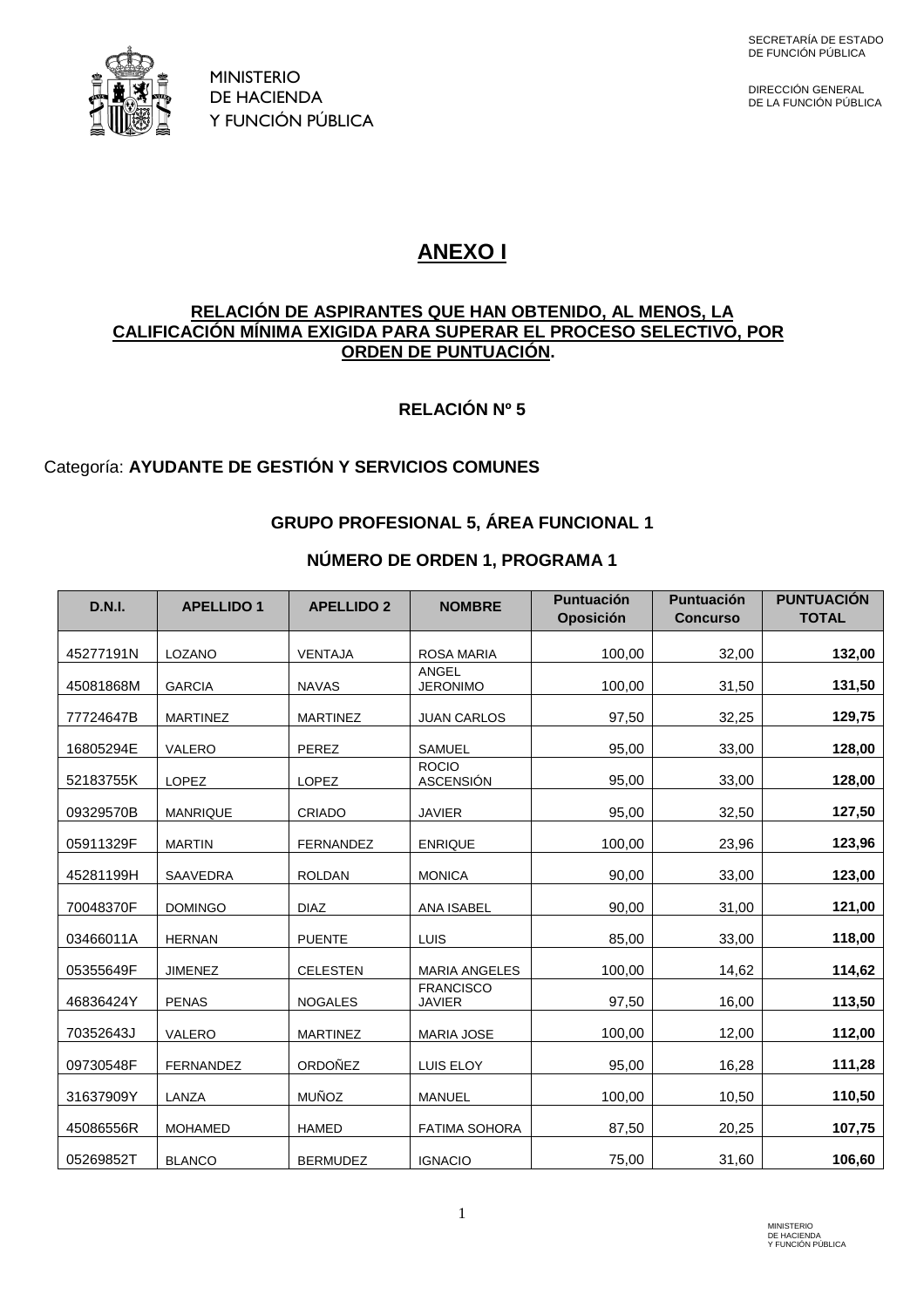

| 34050297Q | <b>SUAREZ</b>      | <b>QUINTERO</b>      | <b>AMPARO</b>                     | 75,00  | 31,50 | 106,50 |
|-----------|--------------------|----------------------|-----------------------------------|--------|-------|--------|
| 24259132C | LOPEZ              | <b>ROMERO</b>        | <b>MARIA JESUS</b>                | 97,50  | 8,25  | 105,75 |
| 45309387P | <b>RAMOS</b>       | <b>GARCIA</b>        | LUIS FERNANDO                     | 72,50  | 33,00 | 105,50 |
| 45072100N | <b>OLIVA</b>       | <b>BARBA</b>         | <b>INES</b>                       | 85,00  | 20,00 | 105,00 |
| 45074757R | <b>LEON</b>        | <b>LINARES</b>       | <b>SUSANA</b>                     | 92,50  | 12,25 | 104,75 |
| 26039262L | <b>CAMPOS</b>      | VAZQUEZ              | <b>RAFAEL</b>                     | 100,00 | 3,03  | 103,03 |
| 45300013H | <b>HACH LAARBI</b> | <b>MOHAMED</b>       | ABELAZIZ                          | 100,00 | 3,00  | 103,00 |
| 43359302R | <b>MOHAMED</b>     | <b>MOHAMED</b>       | <b>FATIMA</b>                     | 100,00 | 3,00  | 103,00 |
| 24239890Y | <b>PINTOR</b>      | LOPEZ                | <b>LORENZO</b><br><b>ANTONIO</b>  | 100.00 | 3,00  | 103,00 |
| 70817843S | <b>LOPEZ</b>       | <b>JIMENEZ</b>       | <b>MATIAS</b>                     | 100.00 | 2,75  | 102,75 |
| 28787451F | <b>MARTINEZ</b>    | <b>SUAREZ</b>        | JUANA MARIA                       | 100,00 | 2,10  | 102,10 |
| 31731760V | <b>ENRIQUEZ</b>    | <b>REAL</b>          | <b>FRANCISCO</b><br><b>JAVIER</b> | 100,00 | 2,00  | 102,00 |
| 45088072E | CASTILLO           | <b>ORELLANA</b>      | <b>FRANCISCO</b><br><b>JAVIER</b> | 87,50  | 14,00 | 101,50 |
| 74846314J | <b>DIAZ</b>        | <b>GOMEZ</b>         | <b>FRANCISCO</b><br><b>JAVIER</b> | 100,00 | 1,50  | 101,50 |
| 07974045Z | <b>IGLESIAS</b>    | ZABALLOS             | <b>MANUEL ISAAC</b>               | 95,00  | 6,50  | 101,50 |
| 32806931F | <b>RIOS</b>        | <b>PEREIRO</b>       | <b>ANA MARIA</b>                  | 100,00 | 1,50  | 101,50 |
| 45305922Q | <b>BAROJA</b>      | <b>RUIZ</b>          | <b>MARIA</b><br><b>MERCEDES</b>   | 100,00 | 1,00  | 101,00 |
| 45078215D | ANDRADES           | LOPEZ                | <b>AURELIO</b>                    | 97,50  | 3,00  | 100,50 |
| 26212500K | <b>BELTRAN</b>     | MAZA                 | <b>JUANA ANA</b>                  | 97,50  | 3,00  | 100,50 |
| 53693391Y | <b>DIAZ</b>        | <b>GOMEZ</b>         | <b>SALVADOR</b>                   | 97,50  | 3,00  | 100,50 |
| 26481675G | <b>MARTIN</b>      | <b>LOPEZ</b>         | <b>MARIA DEL</b><br><b>MONTE</b>  | 97,50  | 3,00  | 100,50 |
| 45086907F | <b>RAHAL</b>       | AMAR                 | <b>MUSA</b>                       | 97,50  | 3,00  | 100,50 |
| 07992607S | <b>ALAMO</b>       | <b>GARCIA</b>        | ANA ISABEL                        | 97,50  | 2,85  | 100,35 |
|           |                    |                      |                                   |        |       |        |
| 07801342H | <b>DIAZ</b>        | SANCHEZ              | SANTIAGO                          | 97,50  | 2,00  | 99,50  |
| 45096825N | <b>MATEOS</b>      | RUIZ                 | ROSA MARIA                        | 97,50  | 2,00  | 99,50  |
| 45099687E | <b>REYES</b>       | <b>GONZALEZ</b>      | <b>INMACULADA</b>                 | 97,50  | 1,75  | 99,25  |
| 45108423H | <b>ROJAS</b>       | VILLAR               | <b>JOSE MARIA</b>                 | 97,50  | 1,75  | 99,25  |
| 45090468A | <b>MARISCAL</b>    | <b>NABAIS SALADA</b> | <b>CRISTINA</b>                   | 97,50  | 1,50  | 99,00  |
| 45303202X | <b>SADIKI</b>      | <b>MIMOUN</b>        | <b>SOFIEN</b>                     | 97,50  | 1,50  | 99,00  |
| 74938215Y | ANAYA              | SANCHEZ              | <b>FRANCISCO</b><br>JAVIER        | 97,50  | 1,00  | 98,50  |
| 75747425F | <b>BRENES</b>      | <b>MORENO</b>        | <b>DIEGO</b>                      | 97,50  | 1,00  | 98,50  |
| 47026479N | <b>GALINDO</b>     | SANCHEZ              | <b>MARIA DEL</b><br>PILAR         | 97,50  | 1,00  | 98,50  |
| 45309857H | <b>MIMOUN</b>      | AOMAR                | <b>MOHAMED</b>                    | 97,50  | 1,00  | 98,50  |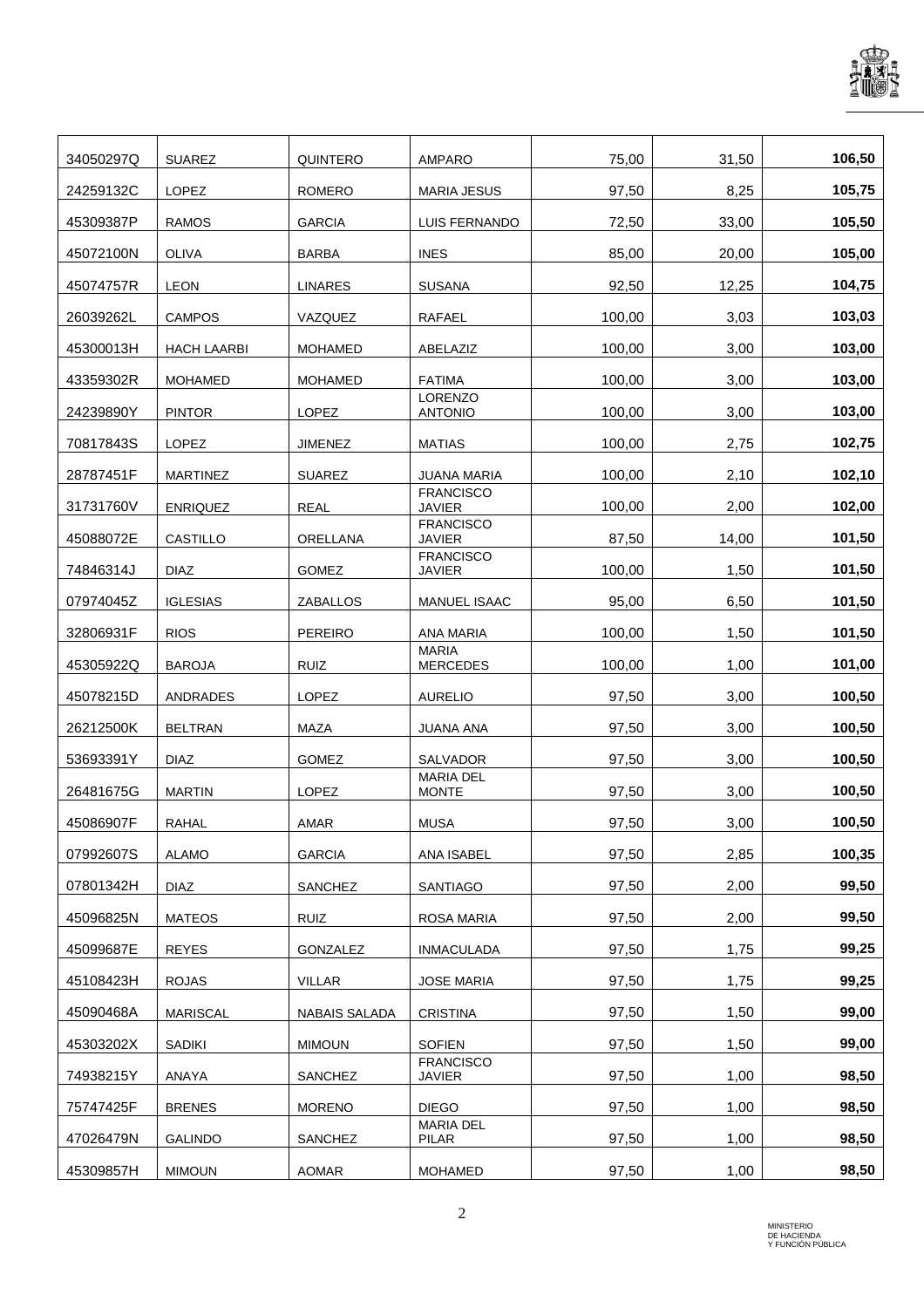

| 32836841V | VAZQUEZ         | <b>LORENZO</b>    | <b>CARMEN</b>                    | 97,50 | 1,00 | 98,50 |
|-----------|-----------------|-------------------|----------------------------------|-------|------|-------|
| 45093011Q | ALVAREZ         | <b>RODRIGUEZ</b>  | <b>BELEN</b>                     | 95,00 | 3,00 | 98,00 |
| 45286599J | <b>DRIS</b>     | <b>MAANAN</b>     | LAYLA                            | 95,00 | 3,00 | 98,00 |
| 26248546A | VALDIVIA        | <b>RAYA</b>       | <b>CRISTOBAL</b><br><b>DAVID</b> | 95,00 | 3,00 | 98,00 |
| 45072261N | <b>CUELLAR</b>  | <b>RIVAS</b>      | <b>ISABEL</b>                    | 95,00 | 2,60 | 97,60 |
| 02516162P | <b>PINTO</b>    | <b>GRECIANO</b>   | LUIS FERNANDO                    | 97,50 | 0,00 | 97,50 |
| 45301183S | <b>VICEDO</b>   | <b>GONZALEZ</b>   | <b>CARMEN</b><br>VANESA          | 90,00 | 7,50 | 97,50 |
| 45078454H | LOPEZ           | <b>ESCUDERO</b>   | <b>LEONOR</b>                    | 90,00 | 7,00 | 97,00 |
| 70807655Q | <b>MARTIN</b>   | <b>GONZALEZ</b>   | <b>SARA</b>                      | 95,00 | 2,00 | 97,00 |
| 45100050V | <b>DIAZ</b>     | <b>MUÑOZ</b>      | <b>FERNANDO</b>                  | 95,00 | 1,50 | 96,50 |
| 45286638Y | <b>MOHAMED</b>  | <b>HACH SALAH</b> | <b>LATIFA</b>                    | 95,00 | 1,50 | 96,50 |
| 05387666P | <b>PUADO</b>    | <b>ESCOBAR</b>    | JULIA                            | 95,00 | 1,50 | 96,50 |
| 30556929A | <b>GARRIDO</b>  | <b>IBAÑEZ</b>     | <b>JESUS MARIA</b>               | 90,00 | 6,28 | 96,28 |
| 47294850L | <b>MUÑOZ</b>    | <b>PUEBLA</b>     | <b>CAROLINA</b>                  | 95,00 | 1,16 | 96,16 |
| 45305074L | ABDERRAHAMAN    | <b>BUTIEB</b>     | <b>SIAM</b>                      | 95,00 | 1,00 | 96,00 |
| 45302095F | <b>GARCIA</b>   | <b>GONZALEZ</b>   | <b>JUAN ANTONIO</b>              | 95,00 | 1,00 | 96,00 |
| 08836484E | <b>GARROTE</b>  | <b>REVIRIEGO</b>  | MIGUEL ANGEL                     | 95,00 | 1,00 | 96,00 |
| 45306953N | <b>HAMADI</b>   | ABSELAM           | <b>HAMED</b>                     | 95,00 | 1,00 | 96,00 |
| 45309649V | <b>OLVERA</b>   | <b>RODRIGUEZ</b>  | <b>DAVID</b>                     | 95,00 | 1,00 | 96,00 |
| 45305027H | <b>MOHAMED</b>  | <b>TANI</b>       | YAMINA                           | 90,00 | 5,60 | 95,60 |
| 10060684R | <b>GARCIA</b>   | <b>RODRIGUEZ</b>  | DORINDA DEL<br><b>CARMEN</b>     | 92.50 | 3,00 | 95,50 |
| 45293434V | <b>MARTINEZ</b> | CONDE             | <b>SILVIA</b>                    | 92,50 | 3,00 | 95,50 |
| 27533932B | <b>SEGURA</b>   | LOPEZ             | <b>JUAN CARLOS</b>               | 92,50 | 3,00 | 95,50 |
| 44030856R | <b>VERDUGO</b>  | SACALUGA          | <b>MARIA SANDRA</b>              | 92,50 | 3,00 | 95,50 |
| 45277176C | HERNANDEZ       | QUIÑONERO         | <b>MARIA DEL</b><br>PILAR        | 92,50 | 2,50 | 95,00 |
| 28587049G | <b>MARTIN</b>   | <b>ROMAN</b>      | YOLANDA                          | 95,00 | 0,00 | 95,00 |
| 45093715F | <b>TORRES</b>   | <b>MUÑOZ</b>      | <b>FRANCISCO</b><br>JAVIER       | 95,00 | 0,00 | 95,00 |
| 45268532R | LASCANO         | SORROCHE          | <b>MARIA</b>                     | 92,50 | 2,10 | 94,60 |
| 45101168P | <b>MORENO</b>   | SERRANO           | <b>JOSEFA</b>                    | 92,50 | 2,00 | 94,50 |
| 45118556P | <b>GUERRA</b>   | RAMOS             | <b>FRANCISCO</b><br><b>RUBEN</b> | 92,50 | 1,75 | 94,25 |
| 13158828E | <b>BLANCO</b>   | ALVAREZ           | <b>EMILIO</b>                    | 92,50 | 1,50 | 94,00 |
| 34018467H | DELGADO         | VALVERDE          | <b>FRANCISCO</b>                 | 92,50 | 1,50 | 94,00 |
| 45280526N | GONZALEZ        | CAÑETE            | <b>EMILIA</b>                    | 90,00 | 4,00 | 94,00 |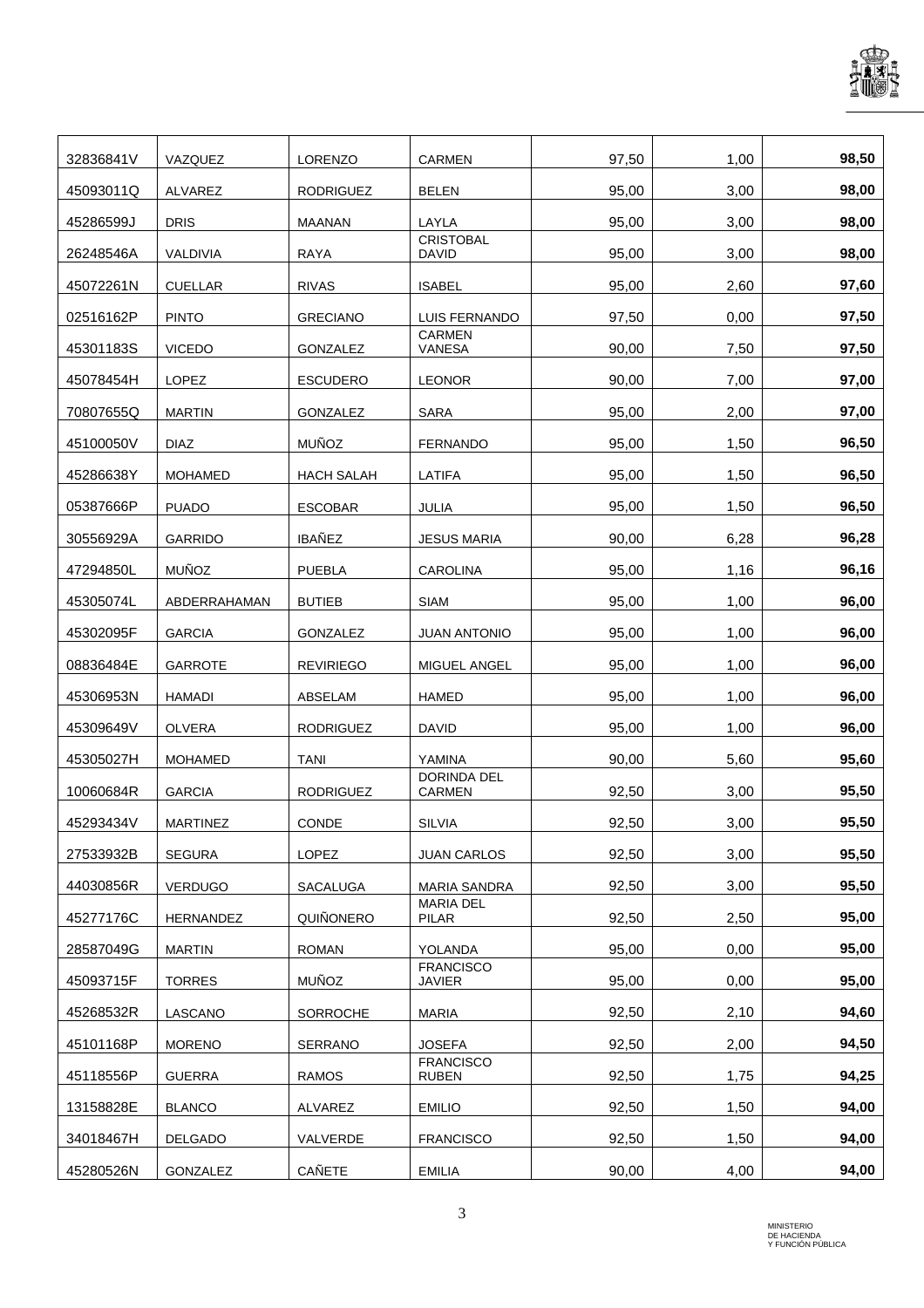

| 52690812C | <b>MORENO</b>    | <b>MARTI</b>        | <b>JOSE ANTONIO</b>              | 92,50 | 1,10  | 93,60 |
|-----------|------------------|---------------------|----------------------------------|-------|-------|-------|
| 45090935X | FERNANDEZ        | <b>UCEDA</b>        | <b>MABEL</b>                     | 92,50 | 1,00  | 93,50 |
| 45075612M | <b>RODRIGUEZ</b> | <b>REDONDO</b>      | <b>ISABEL MARÍA</b>              | 92,50 | 1,00  | 93,50 |
| 45308781T | <b>BAROJA</b>    | <b>RUIZ</b>         | EVA VIRGINIA                     | 90,00 | 2,60  | 92,60 |
| 45299987S | <b>AHMED</b>     | <b>MOHAMED</b>      | <b>SARA</b>                      | 90,00 | 2,50  | 92,50 |
| 74943830D | LOZANO           | <b>ROJAS</b>        | <b>FRANCISCO</b>                 | 90,00 | 2,50  | 92,50 |
| 03237792J | PASTRANA         | <b>ROJAS</b>        | <b>JORGE LUIS</b>                | 92.50 | 0,00  | 92,50 |
| 01647205Z | RAHAL            | <b>MOHAMED</b>      | <b>CHATILA</b>                   | 92,50 | 0,00  | 92,50 |
| 52181005P | <b>ROLDAN</b>    | VALENCIANO          | <b>MARIA TERESA</b>              | 92,50 | 0,00  | 92,50 |
| 03896507P | <b>AGUDO</b>     | <b>GALAN</b>        | <b>SERGIO</b>                    | 90,00 | 2,00  | 92,00 |
| 45289558M | CANTO            | <b>MONTERO</b>      | <b>NURIA</b>                     | 90,00 | 2,00  | 92,00 |
| 48378857J | PASCUAL          | CARRILLO            | <b>ROSARIO</b>                   | 90,00 | 2,00  | 92,00 |
| 23036012V | EGEA             | <b>VIVANCOS</b>     | RAUL                             | 90,00 | 1,96  | 91,96 |
| 52677789S | PEREZ            | DE LA<br>CONCEPCION | <b>FRANCISCO</b>                 | 90,00 | 1,85  | 91,85 |
| 09334901Y | <b>BELLOSTA</b>  | <b>VILLEGAS</b>     | <b>JOSE ALBERTO</b>              | 90,00 | 1,00  | 91,00 |
| 45111691C | CANAS            | HERNANDEZ           | <b>MARINA</b>                    | 90,00 | 1,00  | 91,00 |
| 33550333A | <b>FERNANDEZ</b> | <b>RODRIGUEZ</b>    | <b>CRISTIAN</b>                  | 90,00 | 1,00  | 91,00 |
| 45106951H | FERNANDEZ        | <b>WANCENLEN</b>    | <b>FRANCISCO</b>                 | 90,00 | 1,00  | 91,00 |
| 74871336B | GONZALEZ         | <b>ALIAGA</b>       | ALEJANDRA                        | 90,00 | 1,00  | 91,00 |
| 45310715W | <b>LEON</b>      | GOMEZ               | <b>IVAN</b>                      | 90,00 | 1,00  | 91,00 |
| 70807657H | <b>LOPEZ</b>     | <b>MARTIN</b>       | <b>MANUEL</b>                    | 90,00 | 1,00  | 91,00 |
| 28597126F | <b>PULIDO</b>    | GONZALEZ            | <b>MARIA ROSA</b>                | 90,00 | 1,00  | 91,00 |
| 32862631R | <b>MOSQUERA</b>  | <b>BUSTABAD</b>     | MARÍA DEL<br>PILAR               | 87,50 | 3,00  | 90,50 |
| 45303561R | QUIROGA          | PAGAN               | <b>ALVARO</b>                    | 87,50 | 3,00  | 90,50 |
| 45298003D | ZARIOH           | <b>MOHAMED</b>      | <b>DUNIA</b>                     | 87,50 | 3,00  | 90,50 |
| 45073285R | <b>BLANCO</b>    | <b>SUAREZ</b>       | <b>FRANCISCA DE</b><br>LOS REYES | 72,50 | 17,60 | 90,10 |
| 46965243W | EL BOUTAYBI      | <b>MOHAMED</b>      | <b>NADIA</b>                     | 90,00 | 0,00  | 90,00 |
| 45101549K | <b>RAMOS</b>     | <b>RUIZ</b>         | SANDRA                           | 90,00 | 0,00  | 90,00 |
| 23231638M | <b>HELLIN</b>    | <b>GARCIA</b>       | <b>MARIA JOSEFA</b>              | 87,50 | 2,10  | 89,60 |
| 45110172L | <b>REYES</b>     | GONZALEZ            | <b>PATRICIA</b>                  | 87,50 | 1,85  | 89,35 |
| 18968081G | QUERAL           | <b>LOPEZ</b>        | CONSUELO<br>INMACULADA           | 87,50 | 1,75  | 89,25 |
| 45084551C | <b>TABOADA</b>   | <b>OBISPO</b>       | DANIEL                           | 87,50 | 1,75  | 89,25 |
|           | DOÑA             |                     | <b>CRISTINA</b>                  |       |       | 89,00 |
| 51912153A |                  | <b>MORENO</b>       | <b>VICTORIA</b>                  | 72,50 | 16,50 |       |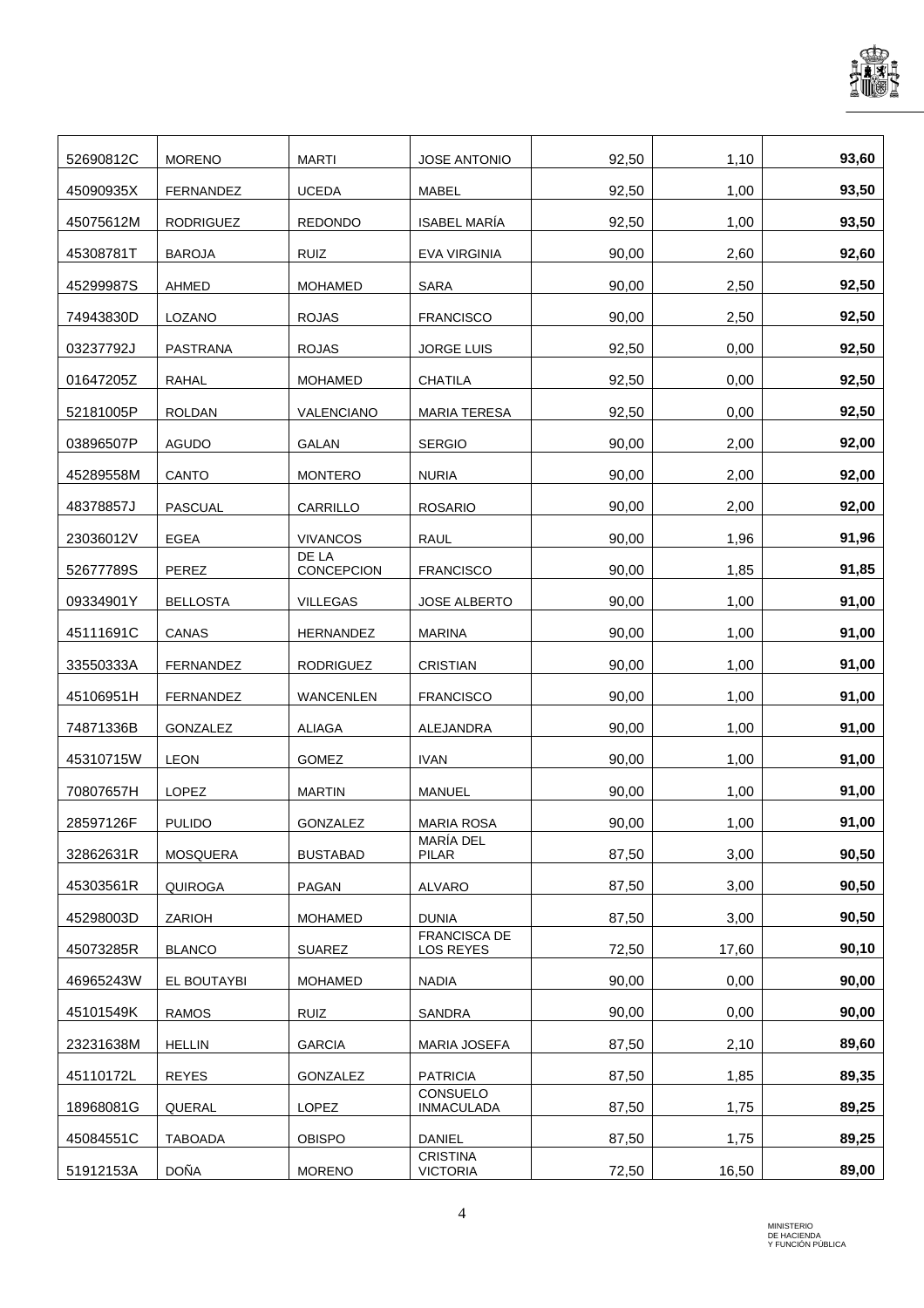

| 26813517W | ZAMBRANO        | <b>VEGA</b>           | <b>ERNESTO</b>                    | 87,50 | 1,50  | 89,00 |
|-----------|-----------------|-----------------------|-----------------------------------|-------|-------|-------|
| 45098071Q | <b>GALAN</b>    | <b>GARCIA DEL RIO</b> | <b>JOSE ANGEL</b>                 | 87,50 | 1,00  | 88,50 |
| 26495132Y | <b>RUIZ</b>     | <b>MARTIN</b>         | <b>SONIA</b>                      | 87,50 | 1,00  | 88,50 |
| 02276107G | <b>MARMOL</b>   | <b>MATEOS</b>         | <b>JOSE MANUEL</b>                | 82,50 | 5,76  | 88,26 |
| 45283356J | <b>SOLANCE</b>  | <b>MARISCAL</b>       | <b>ADOLFO</b>                     | 85,00 | 3,00  | 88,00 |
| 45107395W | <b>CHAVEZ</b>   | <b>MACIAS</b>         | <b>ANTONIO</b>                    | 87,50 | 0,00  | 87,50 |
| 43775678P | HERNANDEZ       | <b>JIMENEZ</b>        | <b>OSCAR</b>                      | 87,50 | 0,00  | 87,50 |
| 76044008M | <b>MANCHADO</b> | <b>CEREZO</b>         | <b>SERGIO</b>                     | 87,50 | 0,00  | 87,50 |
| 45297074T | <b>MOHAMED</b>  | MIZZIAN               | <b>GUARDA</b>                     | 85,00 | 2,50  | 87,50 |
| 45295280T | <b>MOHAMED</b>  | <b>HAMMOU</b>         | <b>HUISAM</b>                     | 85,00 | 2,10  | 87,10 |
| 45297629A | <b>MOHAMED</b>  | <b>HAMMOU</b>         | SORAYA                            | 85,00 | 2,00  | 87,00 |
| 76577289P | <b>COIRA</b>    | <b>MENDEZ</b>         | <b>RAMON</b>                      | 85,00 | 1,10  | 86,10 |
| 45306323A | <b>MOHAMED</b>  | <b>BERGADIR</b>       | <b>NADIA</b>                      | 80,00 | 5,50  | 85,50 |
| 45076595E | ALI             | <b>HASSAN</b>         | SAID                              | 85,00 | 0,00  | 85,00 |
| 45306529W | <b>HAMED</b>    | ABDELKADER            | <b>JADIYA</b>                     | 85,00 | 0,00  | 85,00 |
| 45105532W | HERNANDEZ       | <b>ROMERO</b>         | <b>FRANCISCO</b><br><b>JAVIER</b> | 85,00 | 0,00  | 85,00 |
| 33532016V | <b>NIETO</b>    | CAÑAS                 | <b>MARIA TERESA</b>               | 85,00 | 0,00  | 85,00 |
| 51893301B | <b>OCAÑA</b>    | ORTIZ                 | <b>JUAN CARLOS</b>                | 85,00 | 0,00  | 85,00 |
| 45078598R | PEREZ           | <b>DURAN</b>          | <b>JUANA</b>                      | 82,50 | 2,50  | 85,00 |
| 45357095Z | <b>SBAAI</b>    | <b>EL MADANI</b>      | <b>SAMIA</b>                      | 85,00 | 0,00  | 85,00 |
| 47383398V | VAZQUEZ         | <b>LORENZO</b>        | <b>LAURA</b>                      | 85,00 | 0,00  | 85,00 |
| 45299029T | <b>PALOMO</b>   | <b>GARCIA</b>         | MARIA ISABEL                      | 80,00 | 4,50  | 84,50 |
| 24311488M | PEREZ           | <b>BERMUDEZ</b>       | <b>JULIO</b>                      | 82,50 | 2,00  | 84,50 |
| 31650053Y | LOPE            | VEGA                  | JUAN JOSE                         | 82,50 | 1,75  | 84,25 |
| 45301387N | POZO            | <b>MOLINA</b>         | <b>VERONICA</b>                   | 82,50 | 1,50  | 84,00 |
| 45120798L | PEREZ           | <b>GOMEZ</b>          | <b>VICTOR MANUEL</b>              | 82,50 | 1,00  | 83,50 |
| 45066437F | PAREJO          | MANZANO               | MARIA ANGELES                     | 80,00 | 3,00  | 83,00 |
| 03872453N | GONZALEZ        | <b>PUEBLA</b>         | JUAN JOSE                         | 82,50 | 0,00  | 82,50 |
| 45082269S | PEREZ           | GONZALEZ              | <b>VICTOR MANUEL</b>              | 80,00 | 2,50  | 82,50 |
| 51944294J | SAEZ            | SAEZ                  | <b>PABLO</b><br><b>FRANCISCO</b>  | 70,00 | 11,88 | 81,88 |
| 45309185J | GARZON          | <b>HINOJO</b>         | ALEJANDRA                         | 80,00 | 1,50  | 81,50 |
| 09276495C | <b>BELLOSTA</b> | VILLEGAS              | MONTSERRAT                        | 80,00 | 1,00  | 81,00 |
| 75902928F | <b>GOMEZ</b>    | CARRETERO             | ANDRES                            | 80,00 | 1,00  | 81,00 |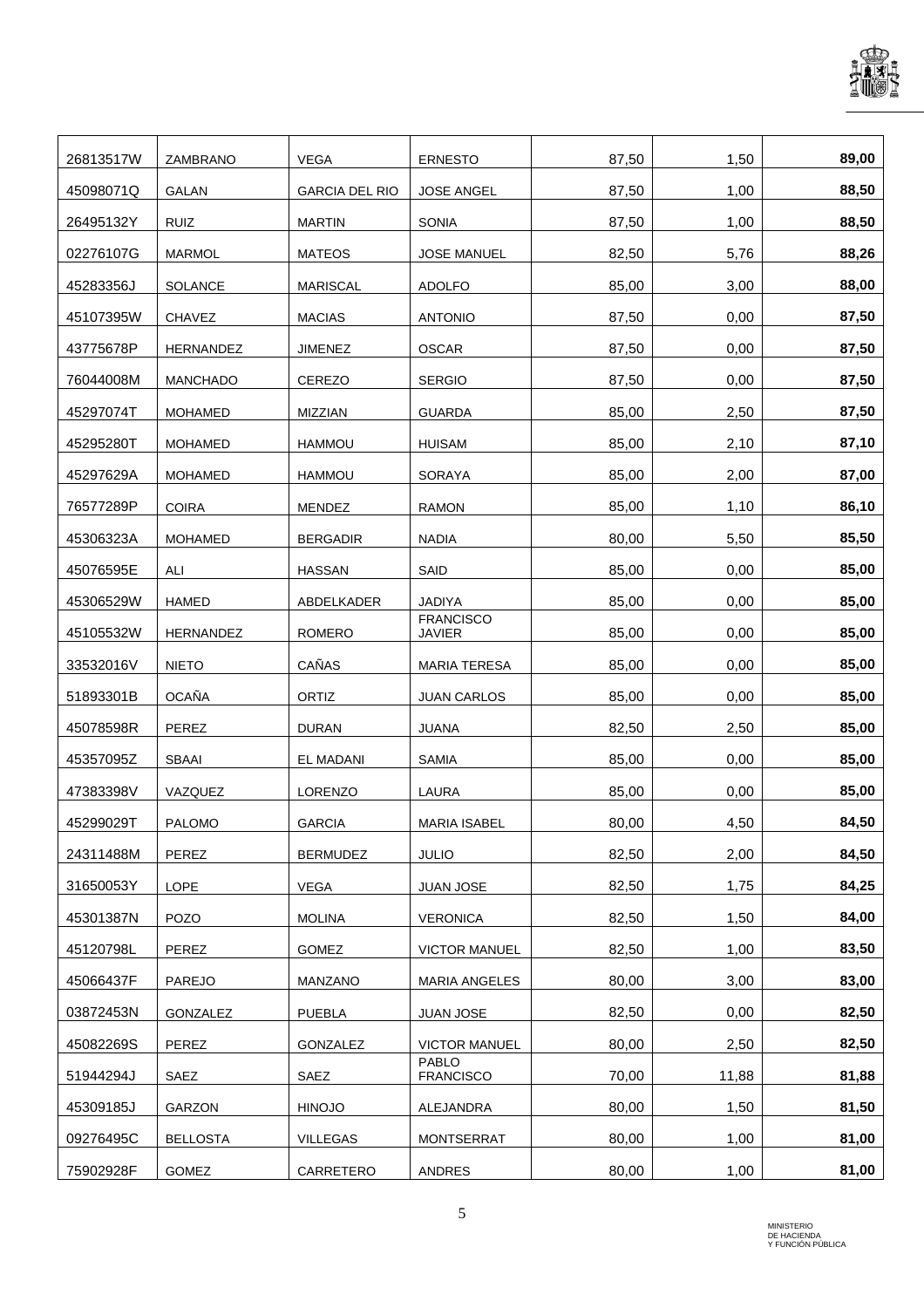

|            |                  |                  | <b>FRANCISCO</b><br><b>JOSE</b>   |       |      | 81,00 |
|------------|------------------|------------------|-----------------------------------|-------|------|-------|
| 45093417P  | <b>MARTINEZ</b>  | <b>WANCENLEN</b> |                                   | 80,00 | 1,00 |       |
| 45282338F  | <b>DRIS</b>      | <b>MOHAMED</b>   | <b>DINA</b>                       | 77,50 | 3,00 | 80,50 |
| 45078456C  | <b>MARTINEZ</b>  | <b>WANCENLEN</b> | YOLANDA                           | 75,00 | 5,23 | 80,23 |
| 72082000T  | <b>FERNANDEZ</b> | PEÑA             | <b>ANDREA</b>                     | 80,00 | 0,00 | 80,00 |
| 51474816B  | <b>MARTIN</b>    | <b>IGLESIAS</b>  | <b>DANIEL</b>                     | 77,50 | 2,50 | 80,00 |
| 45309344B  | <b>MOHAND</b>    | <b>MOHAND</b>    | <b>YASIN</b>                      | 80,00 | 0,00 | 80,00 |
| 28960162B  | <b>PATRON</b>    | <b>FAJARDO</b>   | <b>MARIA ISABEL</b>               | 80,00 | 0,00 | 80,00 |
| 45091729E  | <b>RODRIGUEZ</b> | SAMIÑAN          | <b>MARIA GEMA</b>                 | 80,00 | 0.00 | 80,00 |
| 05324325D  | <b>BERNABE</b>   | GONZALEZ         | <b>JORGE</b>                      | 77,50 | 0.00 | 77,50 |
| 45099623G  | <b>LOPEZ</b>     | <b>JIMENEZ</b>   | <b>FRANCISCO</b><br><b>JAVIER</b> | 75,00 | 2,50 | 77,50 |
| 45111328W  | SANCHEZ          | CASTILLO         | <b>MARIA LORENA</b>               | 75,00 | 0,00 | 75,00 |
| X07174549K | <b>DOVLEAC</b>   |                  | <b>ADRIANA</b><br><b>MIOARA</b>   | 72,50 | 2,00 | 74,50 |
| 45306254A  | ZARIOH           | <b>MOHAMED</b>   | <b>ICRAM</b>                      | 72,50 | 2,00 | 74,50 |
| 76246265T  | <b>GARROTE</b>   | <b>REVIRIEGO</b> | <b>JESUS</b>                      | 72,50 | 1,50 | 74,00 |
| 45099647M  | <b>MOYA</b>      | <b>JIMENEZ</b>   | LUIS MIGUEL                       | 72,50 | 1,20 | 73,70 |
| 45305535C  | <b>MOHAMED</b>   | MIZZIAN          | <b>NAYAT</b>                      | 72,50 | 1,10 | 73,60 |
| 45282943Z  | LOPEZ            | VERDEGAY         | <b>MARIA ELENA</b>                | 72,50 | 1,00 | 73,50 |
| 45282800D  | <b>ARROYO</b>    | CONDE            | CONSUELO                          | 70,00 | 0,00 | 70,00 |
| 45305999R  | <b>MOHAMED</b>   | <b>MOHAMEDI</b>  | <b>SORAYA</b>                     | 70,00 | 0.00 | 70,00 |
| 74893202G  | <b>GONZALEZ</b>  | <b>ALIAGA</b>    | <b>ANA</b>                        | 67,50 | 1,00 | 68,50 |

## **NÚMERO DE ORDEN 1, PROGRAMA 1**

## **CUPO RESERVA DISCAPACITADOS**

| <b>D.N.I.</b> | <b>APELLIDO 1</b> | <b>APELLIDO 2</b> | <b>NOMBRE</b>        | <b>Puntuación</b><br><b>Oposición</b> | <b>Puntuación</b><br><b>Concurso</b> | <b>PUNTUACIÓN</b><br><b>TOTAL</b> |
|---------------|-------------------|-------------------|----------------------|---------------------------------------|--------------------------------------|-----------------------------------|
| 45076541Z     | <b>MOHAMED</b>    | ABSELAM           | <b>FATIMA SOHORA</b> | 80,00                                 | 32,00                                | 112,00                            |
| 45270104D     | PEREZ             | <b>LOPEZ</b>      | <b>MIGUEL</b>        | 97,50                                 | 12,60                                | 110,10                            |
| 45283216B     | <b>BAGDAD</b>     | <b>HAMMU</b>      | SORAYA               | 95,00                                 | 15,00                                | 110,00                            |
| 45293777S     | HAMED             | ABDELKADER        | <b>NORA</b>          | 90,00                                 | 13,30                                | 103,30                            |
| 06538610D     | <b>JIMENEZ</b>    | <b>ENCINAR</b>    | <b>GLORIA</b>        | 97,50                                 | 5,50                                 | 103,00                            |
| 52347354K     | <b>MUDARRA</b>    | <b>CARMONA</b>    | <b>JOSE</b>          | 100,00                                | 2,75                                 | 102,75                            |
| 12773612X     | <b>CORDOVILLA</b> | <b>VILLALBA</b>   | <b>ROSA MARIA</b>    | 90,00                                 | 10,52                                | 100,52                            |
| 27454695D     | <b>CASALES</b>    | <b>GOMEZ</b>      | <b>JOSE ANTONIO</b>  | 90.00                                 | 9,50                                 | 99,50                             |